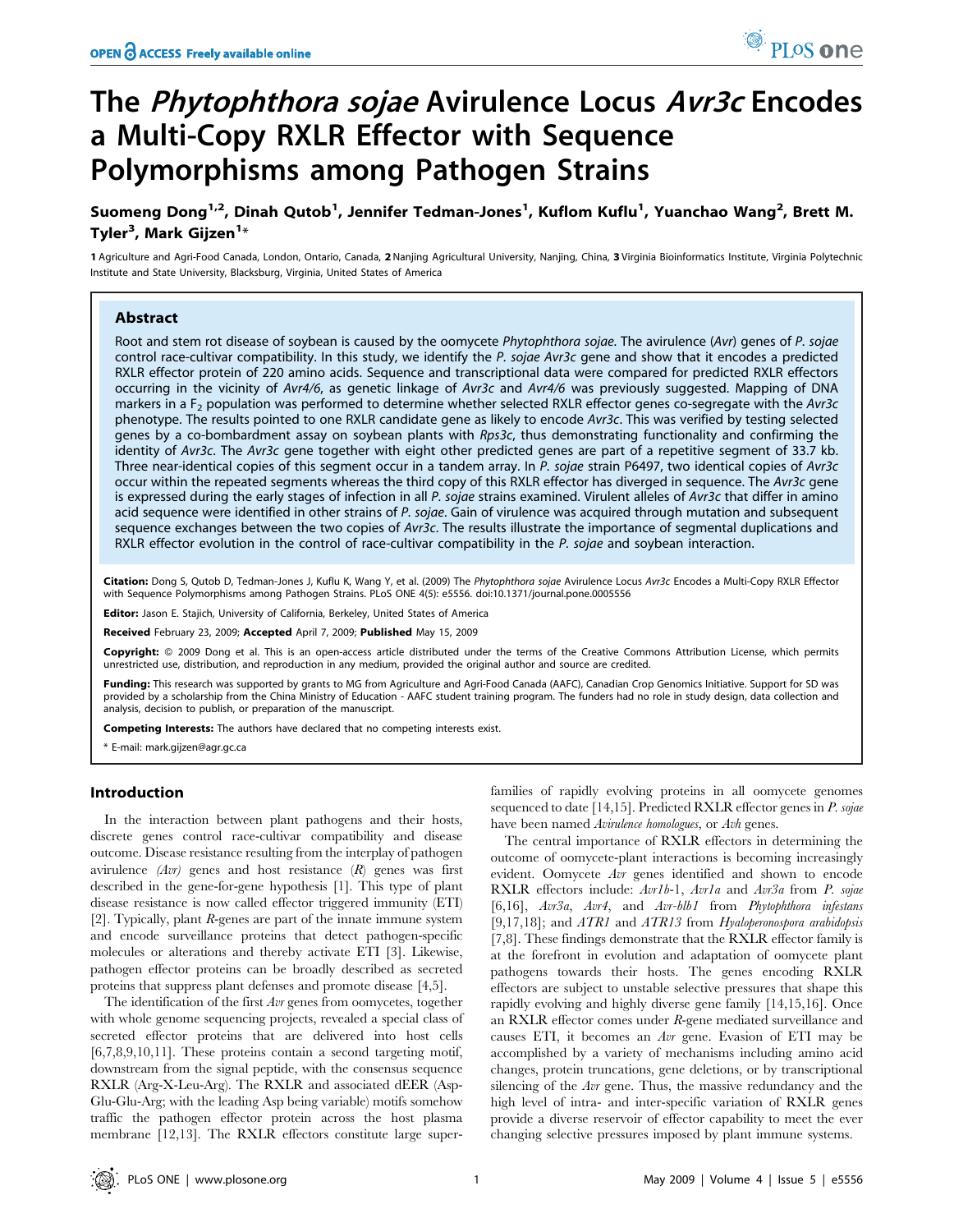Soybean  $R$ -genes that control ETI to  $P$ . sojae are known as  $Rps$ (Resistance to P. sojae) genes [19]. The aim of the present study was to identify the  $Av3c$  gene from P. sojae and to determine how this varies among strains with differential virulence on Rps3c. Candidate genes for  $Avr3c$  were selected based upon genetic mapping data, genome sequence assemblies, and the predicted RXLR secretome of *P. sojae*. Functional characterization of the Avr3c gene shows this to correspond to an RXLR effector that varies in amino acid sequence among P. sojae strains.

#### Results

# Gene candidates for Avr3c are chosen from predicted RXLR effectors near Avr4/6

The completion of the *P. sojae* P6497 genome sequence [10], together with the mapping and recent identification of Avr4/6 [20,21] provided an opportunity to identify  $Avr3c$ . Previous genetic mapping work placed  $Av3c$  and  $Av4/6$  on a single linkage group, separated by a distance 16 cM [22]. The overall average genetic to physical distance in P. sojae is approximately 35 kb/cM, but the Avr4/6 region has a high recombination frequency, estimated at 3 kb/cM [20,23]. Thus, a 16 cM distance may represent a physical range of 48 to 560 kb, depending upon whether this is calculated using the recombination frequency determined for  $Avr4/6$  or the genome average. By examining the space around  $Avr4/6$ , we determined there are at least four additional RXLR effector genes predicted to occur within a 551 kb interval encompassing the gene, as shown in Figure 1A. Thus, Avh26, Avh27, Avh28, and Avh432 are predicted RXLR effector genes that lie in the vicinity of Avr4/6 and represent good candidates for  $Avr3c$ .

Sequence and transcript analysis of each of the candidate genes was performed on *P. sojae* strains P7064 and P7074, to detect any polymorphisms compared to the sequences from P. sojae P6497. These P. sojae strains differ in virulence characteristics on soybean plants carrying Rps3c, P. sojae P6497 is avirulent while P7064 and P7074 are virulent. The results are summarized in Table 1. This analysis showed that the Avh28 and Avh432 sequences are identical in virulent and avirulent strains of P. sojae, and that no transcriptional polymorphisms could be detected. The Avh26 sequence in P7064 and P7074 differs by a single nucleotide from that in P6497, causing an amino acid change in the predicted protein, but no transcript could be detected for Avh26 in any of the P. sojae strains. In contrast, comparison of the Avh27 sequence revealed many nucleotide and amino acid differences between virulent and avirulent P. sojae strains. Furthermore, Avh27 was determined to be present in multiple copies in each of the P. sojae strains. A pair of closely related sequences, named Avh27a and Avh27b, was assembled from trace files from whole genome sequence data (Figure 1B). Each of the genes,  $Avh27a$  and  $Avh27b$ , differ in nucleotide and predicted amino acid sequence in P. sojae strain P7064 compared to P6497. The copy number of each gene was estimated by depth-sampling of trace files, because previous work has shown that this method presents a reliable way to estimate the number of copies of particular RXLR genes in P. sojae P6497. Sampling of trace files suggests that P. sojae P6497 contains two identical copies of Avh27a and a single copy of Avh27b (Figure 1C). Analysis of genomic DNA of P. sojae P6497 using Avh27a-specific primers by real-time PCR resulted in a determination of  $2.05 \pm 0.404$  copies per haploid genome, a value in agreement with the estimate from depth sampling.

#### Avh27a corresponds to Avr3c

To determine whether  $Avh27a$  or  $Avh27b$  cosegregate with  $Avr3c$ , we developed DNA markers for each of the genes and tested a collection of  $F_2$  progeny that was additionally scored for virulence on  $Rps3c$ , as shown in Figure 1D. This analysis demonstrates that  $Avh27a$  precisely cosegregates with  $Avr3c$ , whereas recombination between  $Avh27b$  and  $Avr3c$  is evident. With all of the results pointing to  $Avh27a$  as the best candidate for  $Avr3c$ , we preformed DNA transformation by co-bombardment of soybean leaves, to test whether Avh27a interacts with Rps3c. Plasmid constructs of Avh27a and Avh27b, with and without native signal peptide, were bombarded into soybean leaves along with a reporter gene to measure cell viability, as shown in Figure 2. Results indicate that expression of Avh27a triggers cell death specifically on plants carrying Rps3c, regardless of the presence of the signal peptide. Transformation with Avh27b did not result in any differences in reporter gene expression in comparison to controls, indicating that this gene does not trigger cell death on  $Rps3c$  plants. Thus,  $Avh27a$ from P. sojae P6497 was renamed  $Avr3c^{P6497}$ 

#### The Avr3c transcript is expressed early during infection

The expression of  $Av3c$  was compared in a collection of P. sojae strains to determine whether any difference in transcript levels could be associated with virulence phenotypes. The  $Av3a$  gene was also measured for comparison, because transcription of this gene is known to vary among P. sojae strains. Results shown in Figure 3A demonstrate that  $Av3c$  is expressed in all P. sojae strains tested, in contrast to Avr3a. For P. sojae strains with detectable Avr3a transcripts, the expression of this gene differed from  $Avr3c$ . The expression of  $Avr3c$  peaked at 24 h after infection and declined rapidly, being scarcely detectable at the 48 h time point, whereas comparable levels of Avr3a transcript were present at 24 h and 48 h. Thus, expression of  $Av3a$  and  $Av3c$  differs markedly. Furthermore, the uniformity of expression of  $Avr3c$  among the different P. sojae strains indicates that virulence is not associated with loss of the  $Avr3c$ transcript, for any of the strains that were tested.

The expression of  $Avr3c$  in P. sojae P6497 was also compared to predicted RXLR genes represented on a commercially available microarray. Of the 15,820 P. sojae target sets on the array, we determined that 107 of these exactly match to one or more of the 385 predicted RXLR effectors from  $P$ . sojae [14]. Hybridizations were performed using mRNA isolated from germinating zoospores, infected plant tissues (compatible interaction), and in vitro grown mycelia. By applying a cut-off filter, we found that only 58 of the 107 array targets displayed hybridization intensities that were above background levels in one or more of the seven treatments. This set of 58 expressed RXLR effectors included Avr3c, Avr1b-1, and Avr4/6. The Avr3a gene was not among the 107 targets on the array. Expression patterns of the 58 RXLR effectors were arranged by cluster analysis, as shown in Figure 3B. Two broad groups that displayed contrasting expression patterns emerged from this analysis. The first group of 45 RXLR effectors showed highest relative expression during infection, while the second group contained 13 RXLR effectors that were preferentially expressed in germinating zoospores. Varying patterns of expression within each of the groups was also noted. For example, considering the first group of effectors with highest expression during infection, expression of many of these abruptly declined after the 24 h time point while others continued to be expressed at high levels at 48 h. The expression of  $Av3c$ ,  $Av1b-1$ , and  $Av4/6$  reached their highest levels at 24 h after inoculation then declined at 48 h.

# Avr3c is embedded in a tandem array

To determine the organization of the genetic space around  $Avr3c$  we examined the genome assembly of P. sojae P6497, and compared this to results from DNA blot and real-time PCR analyses, and depth-sampling of trace files. Results indicate that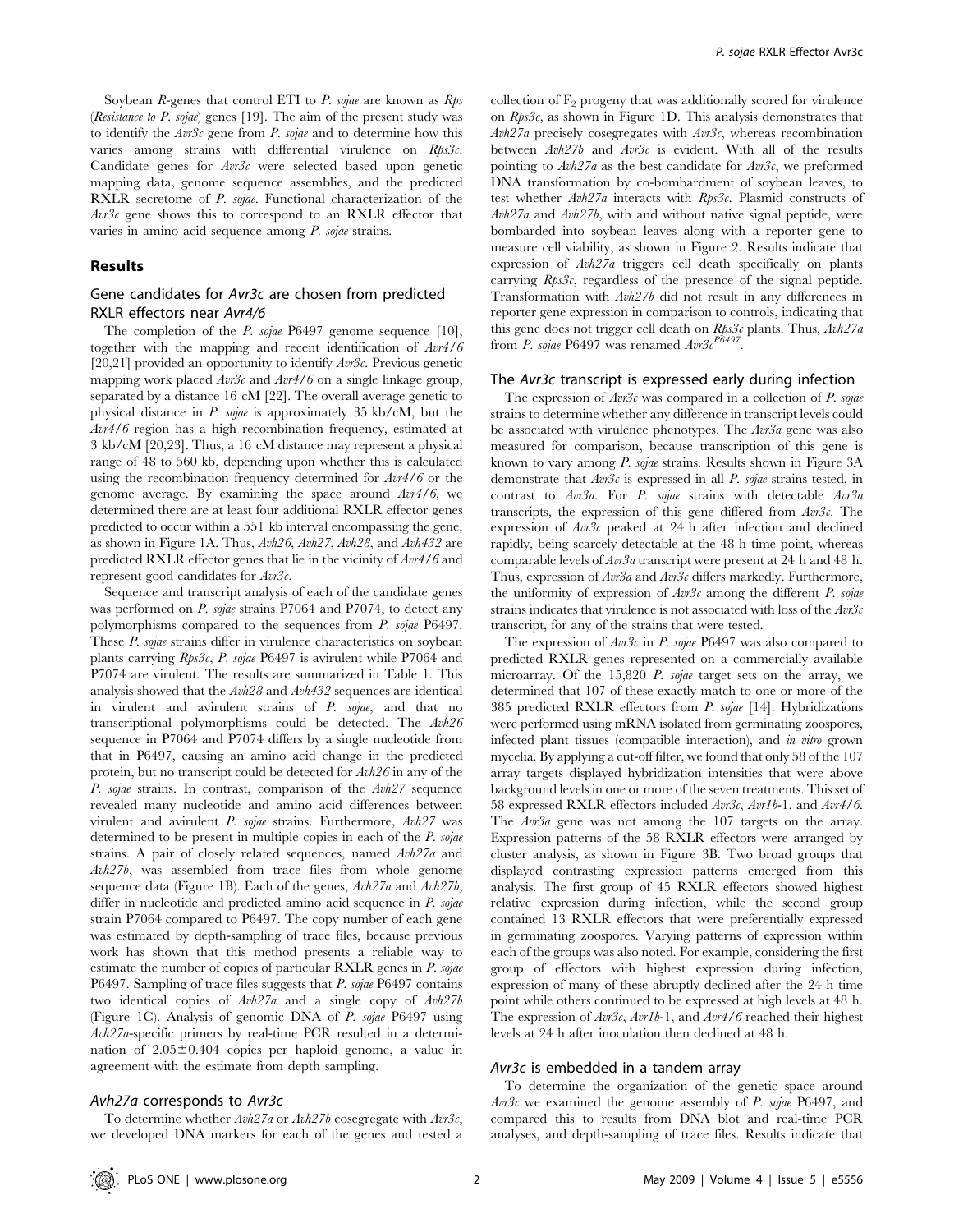

Figure 1. Gene candidates for Avr3c are identified in the Avr4/6 region. (A) Physical map of the Avr4/6 region, showing the position of Avh genes in the vicinity. (B) Predicted amino acid sequences for Avh27a and Avh27b. (C) Depth sampling of the Avh27a and Avh27b genes. Segments of 100 bp from the amino-terminal (N-term) or carboxy-terminal (C-term) end of the open reading frames of each gene were compared to 1,533,511 trace files from whole genome shotgun sequencing of P. sojae P6497. The number of sequence matches with an expect (E) value<10<sup>-40</sup> is indicated on the left axis. The predicted number of matches for a segment with one, two, or three copies per haploid genome is shown to the right of the graph, with the bars indicating the 95% confidence interval for each class. Results from a single copy reference gene, CL164, are shown for comparison. (D) Co-segregation of Avh27a but not Avh27b with Avr3c virulence phenotype in F<sub>2</sub> progeny. A cross of P. sojae P6497 × P7064 generated the F<sub>2</sub> progeny. The cultures were scored as virulent (V) or avirulent (A) on Rps3c soybean plants. Cleaved amplified polymorphic (CAP) markers, codominant and specific for each parental allele of Avh27a and Avh27b, were scored using genomic DNA from the parents and F<sub>2</sub> progeny. Shown is a photograph of an ethidium bromide-stained agarose gel of the CAP marker results. doi:10.1371/journal.pone.0005556.g001

 $Avr3c$  and  $Avh27b$  are embedded within a 33.7 kb tandem repeat, as shown in Figure 4A. A list of predicted genes occurring in the replicated segment is provided in the Table S1. Each 33.7 kb repeat contains nine predicted genes, including one RXLR effector gene corresponding to  $Avh27b$  (one copy) or  $Avr3c$  (two copies). Other P. sojae strains examined appear to have a similar structural arrangement. However, comparison of conserved syntenic regions in three additional oomycete species indicates the  $Av3c$  interval has diverged substantially in P. sojae (Figure S1). The arrangement of many of the flanking genes remained conserved in P. ramorum, P. infestans, and Hyaloperonspora arabidopsis, but these regions do not encode an  $Avr3c$  ortholog nor any predicted RXLR effectors whatsoever.

# Gain of virulence is caused by amino acid changes in the effector domain of Avr3c

Since there were no differences in expression of  $Av3c$  among P. sojae strains, we sequenced this gene in each strain to determine any allelic differences, and tested whether virulent alleles evaded recognition by Rps3c. An alternate allele present in P7064, now called  $Avr3c^{P7064}$ , displayed 11 differences in its deduced amino acid sequence in comparison to the Avr3c<sup>P6497</sup> protein, as shown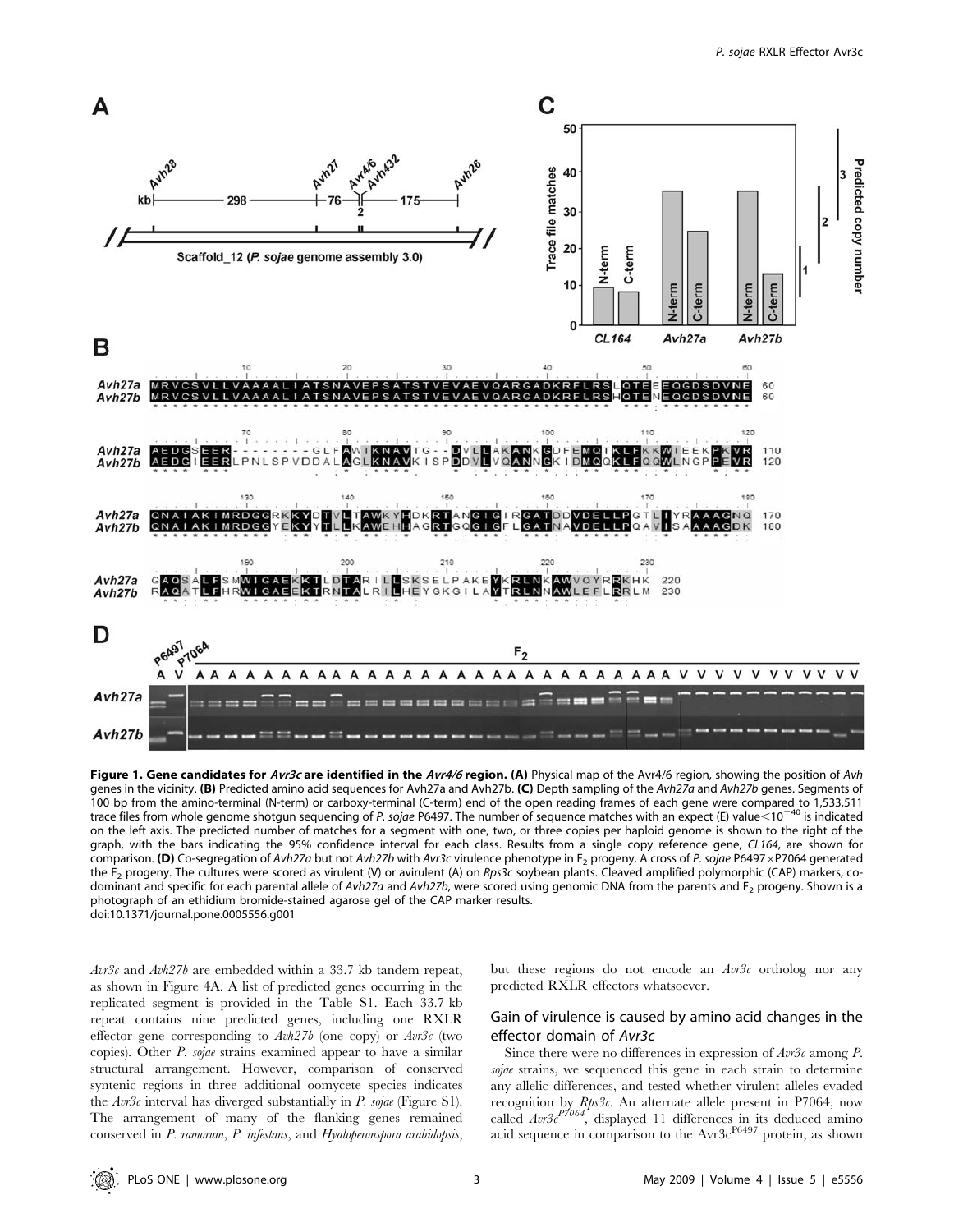Table 1. Summary of transcript and sequence analyses of Avr3c candidate genes in various P. sojae strains.

| l Strainª | Avh28             |                                  | Avh27       |                                                | Avh432      |                                  | Avh26       |                                           |
|-----------|-------------------|----------------------------------|-------------|------------------------------------------------|-------------|----------------------------------|-------------|-------------------------------------------|
|           | mRNA <sup>b</sup> | <b>Sequence</b> <sup>c</sup>     | <b>mRNA</b> | Sequence                                       | <b>mRNA</b> | <b>Sequence</b>                  | <b>mRNA</b> | <b>Sequence</b>                           |
| P6497 (A) | $(+)$             | Single copy                      | $(+)$       | Multi-copy                                     | $(-)$       | Single copy                      | (—)         | Singly copy                               |
| P7064 (V) | $(+)$             | Single copy, no<br>polymorphisms | $(+)$       | Multi-copy;<br>numerous non-<br>synonymous SNP | $(-)$       | Single copy, no<br>polymorphisms | $(-)$       | Single copy; single<br>non-synonymous SNP |
| P7074 (V) | $(+)$             | Single copy, no<br>polymorphisms | $(+)$       | Multi-copy;<br>numerous non-<br>synonymous SNP | '—)         | Single copy, no<br>polymorphisms | $(-)$       | Single copy; single<br>non-synonymous SNP |

<sup>a</sup>P. sojae strains compared were avirulent (A) or virulent (V) on Rps3c plants.<br> $b_{(+)}$  mPNA detected: (-) mPNA pot-detected Transcriptional analysis was

 $^{b}$ (+), mRNA detected; (-), mRNA not-detected. Transcriptional analysis was performed by RT-PCR on mRNA isolated from infected tissues, 12 h and 24 h post inoculation.

c Sequence polymorphisms of P. sojae strains P7064 and P7074 are in comparison to reference strain P6497; SNP, single nucleotide polymorphism. doi:10.1371/journal.pone.0005556.t001



Figure 2. Transformation and transient expression indicates that Avh27a is Avr3c. Soybean leaves of cultivar Williams (rps3c) or Williams L92-7857 (Rps3c) were transformed by co-bombardment with plasmids encoding a glucuronidase reporter gene (GUS) and a test construct, using tungsten beads. Expression of each gene, the GUS reporter and the test construct, is driven by the 35S promoter. The various test constructs used in combination with the GUS reporter are indicated on the right. Test constructs with their native signal peptide intact (+SP) or deleted  $(-SP)$  are shown. The P. sojae strain (P6497, P7064, or ACR9) that provided the source of the test constructs is also indicated. Results from co-bombardment of three separate leaves, for each cultivar and test construct, are shown. doi:10.1371/journal.pone.0005556.g002

in Figure 4B. Two other Avr3c alleles were discovered that showed DNA sequence differences compared to  $Av3c^{P6497}$ . These two alleles, represented by  $Av3c^{ACR8}$  and  $Av3c^{ACR9}$ , differ in DNA sequence from each other but the predicted protein products encoded by their ORF are identical (Figure 4B). The  $Avr3c^{ACR8}$ and Avr3c<sup>ACR9</sup> protein products are indistinguishable from each other and nearly identical to Avr3c<sup>P7064</sup>, differing by only four amino acids. Each of the three distinct Avr3c proteins were 220 amino acids in length and contained two predicted W-motifs within the effector domain. The P. sojae strain-specific amino acid differences in Avr3c were localized exclusively to the effector domain. In four strains of P. sojae, we could isolate two different copies of the  $Avr3c$  gene (Figure 4C). Since copy number analysis indicated that  $Avr3c^{P6497}$  is present in two identical copies in P. sojae P6497, we conclude that the two copies of  $Avr3c$  have diverged slightly in sequence in the *P. sojae* strains ACR8, ACR9, ACR17, and ACR24. It was important to test each of the Avr3c alleles for interaction with  $Rps3c$  by the co-bombardment assay, because all P. sojae strains tested expressed this gene despite their differences in virulence on Rps3c-containing plants. These results demonstrate that  $Avr3c$  alleles from virulent strains of P. sojae do not cause cell death on  $Rps3c$  plants, in contrast to the  $Ar3c^{PG497}$  allele present in P6497 and other avirulent strains (Figure 2). Thus, we conclude that  $Avr3c^{P6497}$  is recognized by  $Rps3c$  but  $Avr3c^{P7064}$  and  $Avr3c^{ACR8}$ are not.

# **Discussion**

The identification of oomycete Avr genes is now happening at a rapid pace, facilitated by genome sequence data and the discovery of the RXLR host-targeting motif. This is occurring after more than 30 years of intensive research to find Avr factors in  $P$ . sojae and P. infestans. It is remarkable that at least nine different Avr genes corresponding to RXLR effectors have been described in three species of oomycete plant pathogens in the last five years  $[6,7,8,9,16,17,18,21]$ . Additional oomycete Avr genes that do not encode RXLR effectors have also been proposed, such as Avr3b- $Avr10$ - $Avr11$  in P. infestans  $[24,25]$  and  $Avr1b-2$  in P. sojae  $[6]$ . Likewise, many new Avr genes from fungal plant pathogens are now being identified or proposed [4].

Our finding that the  $Av3c$  gene of P. sojae lies in close proximity to the Avr4/6 gene substantiates past studies describing genetic linkage of these avirulence determinants [22]. The clustering of Avr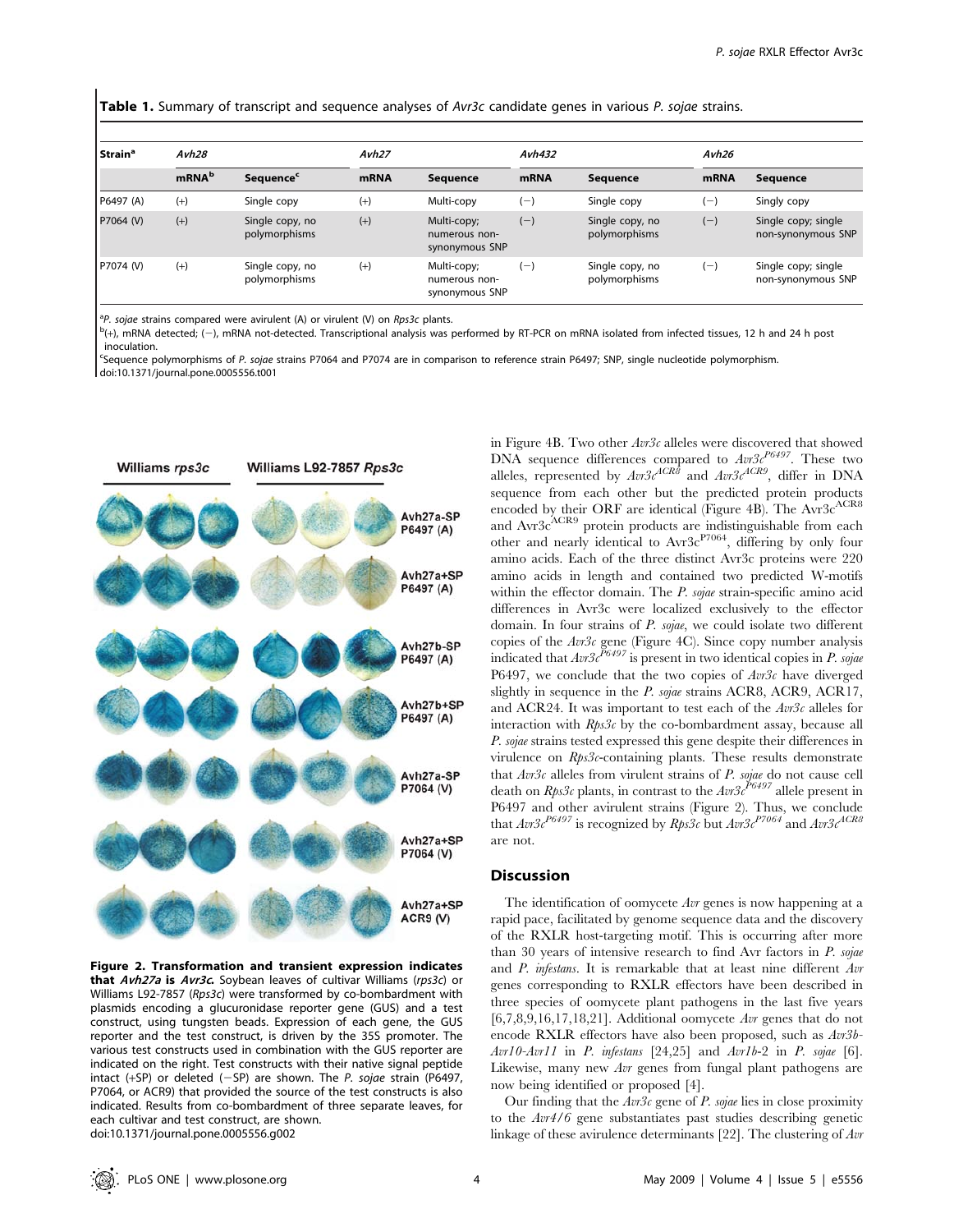



Figure 3. Transcript analysis of RXLR effectors reveals differences in expression. (A) A comparison of Avr3a and Avr3c expression in 17 different P. sojae strains, at 24 h and 48 h after infection of soybean hypocotyls. The strains were scored as virulent (V) or avirulent (A) on Rps3a and Rps3c soybean plants. Total RNA was extracted from infected plant tissues and provided template for RT-PCR analysis, employing primers specific for Avr3a, Avr3c and the P. sojae actin gene. All infections for RNA isolation were performed on the cultivar Harosoy, a plant that is susceptible to all 17 P. sojae strains tested here. Amplification products are shown in this negative image of an ethidium bromide-stained agarose gel. (B) Microarray expression results for the P. sojae RXLR effector family. Shown are normalized hybridization

intensities for 58 P. sojae RXLR effectors. Total RNA extracted from P. sojae P6497 and infected plant tissues (cultivar Harosoy) provided template for synthesis of cDNA probes used in the hybridizations. Infected hypocotyls were sampled 24 h and 48 h after inoculation. Mycelia were grown on synthetic media (H&S) or vegetable juice media (V8). Zoospores were sampled at 0 h, 2 h and 6 h after inducing encystment and germination by agitation. The RXLR effectors that correspond to known Avr genes are indicated. Cluster analysis of gene expression patterns produced two groups of genes: one group (I) of 45 genes with highest expression during infection, and a second group (II) of 13 genes with highest expression in germinating zoospores. doi:10.1371/journal.pone.0005556.g003

genes in P. sojae and P. infestans was discovered by studying  $F_2$ populations and hybrids [26,27,28,29]. With the completion of whole genome sequences and associated physical maps, identification of one Avr gene may facilitate the identification of additional Avr genes that are genetically linked, as we have demonstrated in this study.

Results from the co-bombardment analysis show that  $Avr3c$  is able to trigger cell death (measured by reduced GUS expression) specifically in plants carrying Rps3c. This occurred regardless of the presence of the signal peptide, as has been noted for other Avr genes [13,16]. Previous studies have demonstrated that the RXLR motif is necessary and sufficient for delivery of proteins into plant cells [12,13], and it is now widely accepted that the RXLR motif functions as a host targeting signal. Thus, expression of full-length Avr3c in plant cells likely results in the protein being exported via the secretory pathway and re-imported via the RXLR mediated pathway. Overall, the results suggest that  $Ar3c$  is recognized within the plant cell.

As more Avr genes are identified in P. sojae, it is possible to compare their expression patterns to one another and to other RXLR effectors in the genome. Our results in this area show that RXLR effectors have varying patterns of expression, but most are expressed at their highest levels during early infection and in germinating zoospores. These results are not surprising because there is evidence that RXLR effectors assist the colonization of plant tissues by suppression of host defense responses [21,30]. This will be especially crucial during the early stages of colonization, while P. sojae is growing biotrophically on the host. Previous work has shown that by 48 h after inoculation, P. sojae transits to a necrotrophic growth mode that is accompanied by expression of hydrolytic enzymes and toxins [31,32,33,34]. Despite the overall similarity of RXLR effector expression, we noted differences and found groups that shared distinct expression patterns. For example, the expression of  $Avr3c$  and  $Avrlb-1$  abruptly decline at 48 h after infection, while Avr3a and many other effectors continue to be expressed well into this necrotropic phase. These expression differences may be related to varying functional roles that the effectors engage in with the host, and the need for the pathogen to coordinate effector gene expression with that of particular host targets.

The arrangement of the  $Av3c$  locus provides yet another example of a multi-copy P. sojae Avr gene occurring in a tandem array of duplicated DNA segments. Recent studies have shown that P. sojae Avrla and Avr3a are multi-copy genes that display copy number variation among different P. sojae strains [16]. Although we noted sequence polymorphisms within the  $Avr3c$  and  $Avh27b$  genes among different P. sojae strains, there was no evidence for copy number variation of the repetitive unit among strains, as described for  $Avrla$ and  $Avr3a$ . The P. sojae strains that are virulent on  $Rps3c$  plants display amino acid polymorphisms in the effector domain of Avr3c. Evasion of immunity by amino acid substitutions within the effector domain has also been described for P. sojae Avr1b-1 [6], P. infestans Avr3a [9], and *H. arabidopsis* ATR13 [7] and ATR1 [8]; whereas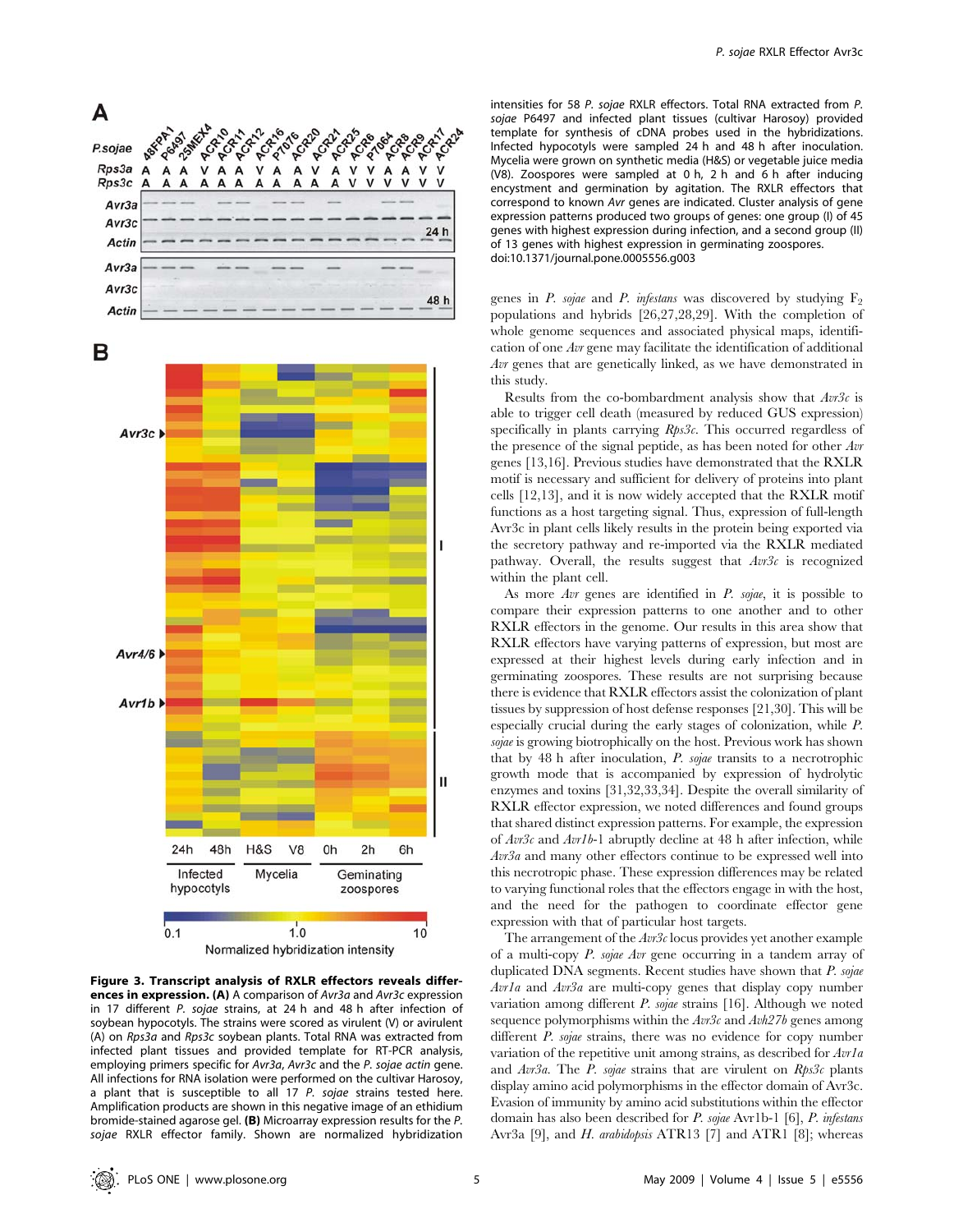

Figure 4. Evolution of the Avr3c gene cluster in P. sojae. (A) A model for the organization of Avr3c in P. sojae P6497. The Avr3c gene is embedded in a 33.7 kb repetitive segment. The position of two Avr3c genes, Avh27b, and eight other predicted genes in the repetitive segment are shown; arrow indicates direction of transcription. A list of predicted genes occurring in the replicated segment is provided in the Table S1. (B) The upper portion shows the Avr3c pre-protein, including the position of the signal peptide, RXLR-dEER motif, and the effector domain. The positions of mutations causing amino acid changes to Avr3c are indicated with red bars; green boxes show W-motifs. The lower portion shows the predicted amino acid sequences of a portion of the effector domain of the four Avr3c alleles (numbered 1 to 4), encoding three distinct protein products. Variant amino acid residues are shown in red. The Avr3c<sup>ACR9</sup> and Avr3c<sup>ACR8</sup> alleles differ in only in nucleotide sequence. (C) Haplotype analysis of Avr3c gene copies in 17 different P. sojae strains. The strains were scored as virulent (V) or avirulent (A) on Rps3c soybean plants. The Avr3c haplotype was determined by DNA sequence analysis, using genomic DNA template purified from each of the 17 P. sojae strains shown in the figure. The two copies of Avr3c in each P. sojae strain were scored and numbered according to the different alleles shown in part (B). doi:10.1371/journal.pone.0005556.g004

premature stop codons cause truncated proteins and gain of virulence at the P. infestans Avr4 locus [17]. Transcriptional variation represents another mechanism for gain of virulence, as described for P. sojae Avr1b-1, Avr1a, and Avr3a  $[6,16]$ .

The arrangement of Avr genes in clusters offers opportunities for variation generated by sequence exchanges via unequal crossing over, homologous recombination, or gene conversion. Our results suggest that such processes occurred at the  $P$ . sojae Avr3c locus. Gain of virulence on  $Rps3c$  plants requires mutations to each of the two identical copies of  $Avr3c^{P6497}$  that occur in avirulent strains of P. sojae. The P. sojae strains P7064 and ACR6 are virulent on  $Rps3c$  and carry two identical copies of the  $Ar3c^{P7064}$  allele. The mutations that define the  $Av3c^{P7064}$  sequence could not have simultaneously arisen in the two  $Avr3c$  gene copies. Rather, these changes must have occurred in one copy and then spread to the second copy by sequence exchanges. It is also evident that four P. sojae strains, ACR8, ACR9, ACR17 and ACR24, have further evolved at this locus, by accumulating additional mutations in the  $Avr3c^{ACR9}$  and  $Avr3c^{ACR8}$  alleles. In these four P. sojae strains, the  $Avr3c^{ACR9}$  and  $\mathit{Avr3c}^{ACR8}$  alleles are clearly derived from  $\mathit{Avr3c}^{P7064}$  but no sequence homogenization has occurred between the two copies of  $Av3c$ .

The finding that  $Av3c$  is a multi-copy RXLR effector that acquired gain of virulence mutations that spread through sequence exchanges provides a new example of the plasticity of the RXLR effector family. Similar mechanisms for generating diversity at plant resistance  $(R)$  gene loci have long been known [35,36]. Thus, plant immune systems and pathogen effector systems mirror each other in an additional way, by relying on gene clusters and associated sequence exchange mechanisms to provide rapid and novel changes to genes that control immunity and virulence.

### Materials and Methods

# Phytophthora sojae isolates, plant materials and disease assays

Working stocks of P. sojae was routinely grown on 9cm 26% (v/ v) V8 agar plates at  $25^{\circ}$ C for 5 to 7 days in the dark [37]. The source of *P. sojae* isolates used in this study is described in Table S2. For plant infection assays P. sojae cultures were grown on V8 media containing 0.9% agar. Axenic cultures for nucleic acid isolation were prepared by transferring 5 mm mycelial disks cut from the growing edge of each colony to vegetable juice (V8) agar plates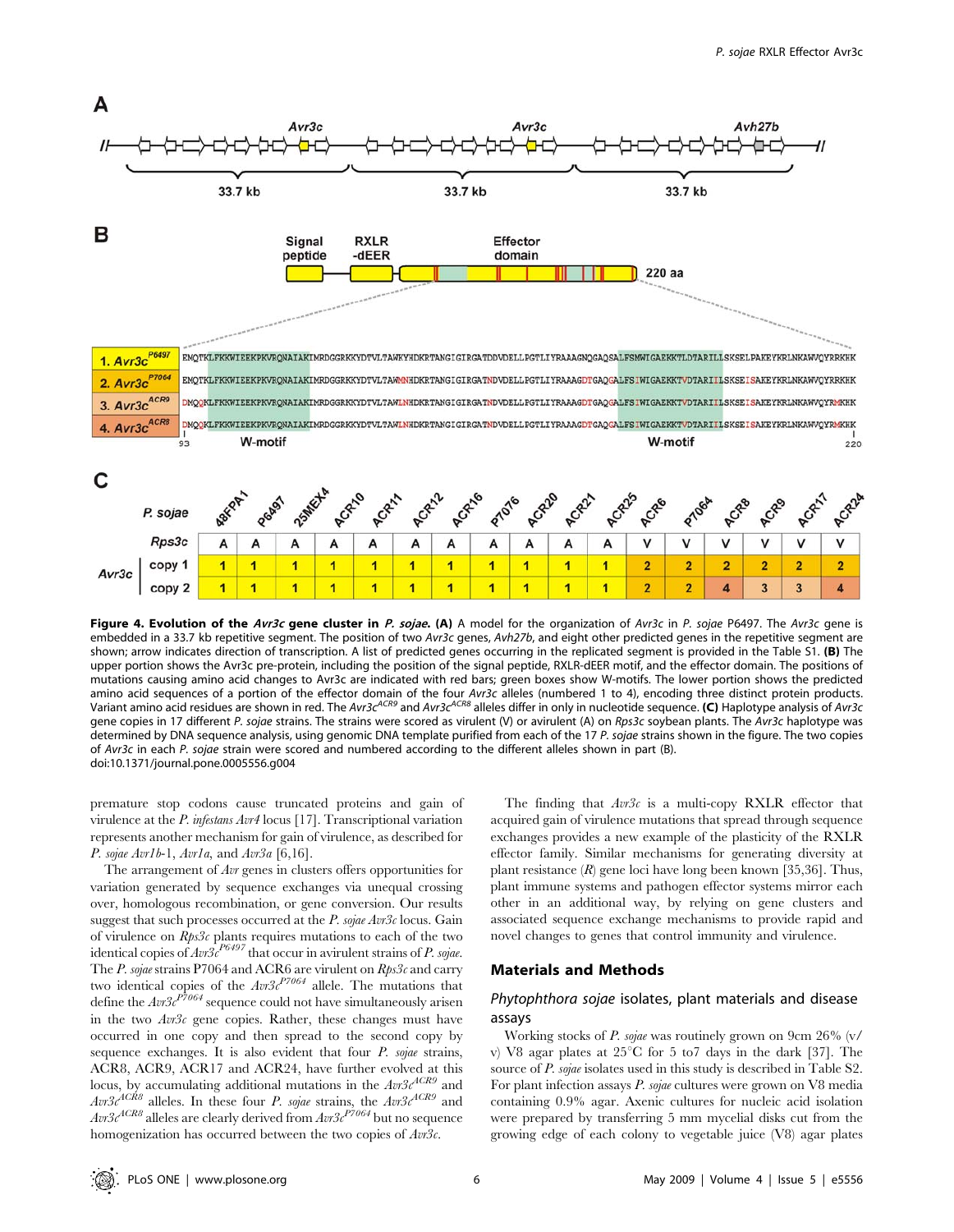layered with a disc of cellophane (BioRad). After growth, cellophane sheets overlaid with fully grown mycelial colonies were peeled off the media and flash frozen in liquid nitrogen for extraction.

Soybean (Glycine max) cultivar Williams (rps3c) and the Williams isoline L92-7857 ( $Rps3c$ ), were from the collection at Agriculture and Agri-Food Canada (Harrow, Ontario) and used to evaluate the virulence of P. sojae cultures. Etiolated soybean seedlings were grown in vermiculite soaked in 3 mg/L fertilizer (15-30-15) at  $25^{\circ}$ C day (16 h) and 16<sup>°</sup>C night (8 h) temperatures for 7 days prior to harvest for disease assays. A mycelial plug (5 mm diameter), cut from the growing edge of 5 to 7 day old V8 grown P. sojae cultures, was transferred to each of 15 to 20 hypocotyls per cultivar, mycelial-side down, 2 to 3 cm from the base of the cotyledon. For light-grown soybeans, six soybean seeds were sown in 10 cm pots (a minimum of three pots per isolate) containing soilless mix (Pro-Mix 'BX', Premier Horticulture Ltd, Rivière-du-Loup, Canada) soaked with 3 mg/L fertilizer (20-20-20). Plants were grown in a controlled growth chamber with a 16 h photoperiod,  $25^{\circ}$ C day and  $16^{\circ}$ C night temperatures. Plants were grown for one week for use in virulence assays, or for two weeks for use in biolistics. P. sojae cultures were grown on  $0.9\%$  (v/v) V8 agar plates 5 to 7 days prior to light-grown plant inoculations. Mycelia inoculums were prepared by passing the actively growing edge of a culture through a 3 ml syringe attached to an 18-gauge needle. Soybean plants were inoculated in the mid-section of each hypocotyl by making a small incision for injection of the mycelial slurry. Inoculated plants were covered with plastic bags to maintain humidity for two days. Disease symptoms were allowed to develop for an additional four days before phenotypes were scored as resistant, susceptible or intermediate. A minimum of three independent replicates of the disease assay were performed for each P. sojae culture tested.

#### Microarray hybridization and analysis

P. sojae P6497 and the compatible soybean cultivar Harosoy, were used for all treatments. Methods for isolation of mRNA from germinating zoospores, infected plant tissues, and mycelia have been described [31,33]. Plant inoculations were performed by placing mycelia plugs on etiolated hypocotyls. A minimum of three biological replicates were performed for each of the seven treatments in the microarray experiment. Integrity, purity and concentration of RNA were verified by electrophoresis (Bioanalyzer, Agilent Technologies) before hybridization to high-density oligonucleotide arrays containing probe-sets for 15,820 predicted P. sojae genes (Affymetrix Soybean GeneChip). Data was normalized and analyzed using computer software (GeneSpring GX 7.3). Spot intensity from was interpreted through an RMA pre-processor. The following normalization steps were sequentially performed: (1) Data transformation: set measurements less than 0.01 to 0.01; (2) Per chip: normalize to a set of pre-determined genes, using all 15,820 P. sojae genes as control genes; (3) Per gene: normalize to median. To obtain a set of RXLR genes on the array, the nucleotide sequences of 385 predicted P. sojae Avh genes were downloaded from JGI P. sojae genome assembly1.1. To determine the Avh genes with corresponding probes on the microarray, computer software was used (www.affymetrix.com/analysis/netaffx/index.affx). Predicted Avh genes with sequences exactly matching to 11/11 probe-sets were considered as having a perfect probes on the microarray.

## Plasmid construction and plant transient expression assays

Primers used in this study are provided in Table S3. The primer sets named Avh27gF/Avh27gR, Avh28gF/Avh28gR, and Avh26gF/Avh26gR were used to amplify the Avh27, Avh28 and Avh26, respectively. For each amplification product, PCR bands were excised and purified (QIAquick Gel Extraction Kit, Qiagen) prior to sequencing and sub-cloning. Each of the Avh27a and Avh27b constructs, with or without signal peptide, were amplified by using different combinations of primers. Products were digested with BglII and SphI and inserted into the PFF19 plant transient expression vector. Recombinant plasmids were purified for sequencing and for plant transient expression assays. Cobombardment assays were performed as previously described [32,38]. After bombardment, leaves were left at room temperature for 16 h then transferred to GUS staining solution and incubated in darkness at 37 C for 16 h [32,38]. Leaves were then washed in 70% (v:v) ethanol and photographed using a digital camera.

#### Genotyping of  $F<sub>2</sub>$  progeny

Fragments amplified by primer sets Avh27abF-SP/Avh27aR and A27bRT-F/A27bRT-R were digested by RsaI and XmnI, respectively. The assays provided co-dominant markers for scoring the genotype of P. sojae P6497 or P7064 alleles of Avh27a and Avh27b. The F<sub>2</sub> populations resulting from a cross of P. sojae P6497 $\times$ P7064 have been described [23,27]. A total of 40  $F_2$  individuals were selected, based upon their genotypes for  $Avh27a$  and  $Avh27b$ , and their virulence was assessed on  $Rps3c$  soybean plants.

#### Nucleic acid isolation and copy number determination

Methods for RNA isolation and reverse transcriptase PCR from P. sojae mycelium, zoospores, germinating zoospores, and P.sojaeinfected soybean tissues have been described [31,33]. Genomic DNA was isolated from *P. sojae* mycelial cultures using a modified CTAB (hexadecyl trimethyl ammonium bromide) method [39]. Gene copy number determinations were made by quantitative PCR, using an instrument that measures products in real-time (LightCycler, Roche, Laval, PQ, Canada, software version 3.5). A reference plasmid construct containing the P. sojae genes CL164 and  $Avr3c$  was used to develop a standard curve with data points ranging from 1 to 108 copies. The gene CL164 is present in single copy in the genome of P. sojae P6497. Primers specific for  $Avr3c$  and  $CL164$  are available in Table S3. Amplification reactions (20  $\mu$ l) were performed in duplicate with 106.6 or 1066 pg of input genomic DNA, 3.25 mM MgCl<sub>2</sub>, 0.5  $\mu$ M of each primer and 2  $\mu$ l of master mix (FastStart DNA Master SYBR Green I mix, Roche). The PCR parameters were as follows: an initial 10 min denaturation step at  $95^{\circ}$ C followed by 40 cycles of 15 s at  $95^{\circ}$ C, 10 s at  $65^{\circ}$ C and 12 s at 72 $^{\circ}$ C. Specificity of the primers was verified by a melting curve analysis of the PCR products with a temperature gradient of  $0.2^{\circ}\text{C/s}$  from  $68^{\circ}\text{C}$  to  $98^{\circ}\text{C}$  and by conventional gel electrophoresis. Copy number of  $Ar\beta c$  was determined as a ratio of the estimated copies of  $Avr3c$  to that of the reference gene, CL164. The estimation of gene copy number by counting of trace file matches from whole genome shotgun sequences was performed as previously described [16].

#### Genome structure analysis

The 80 kb of genomic sequence encompassing Avh27a and Avh27b was downloaded from P. sojae genome assembly v3.0. Computer software (DNA Star, Lasergene) was used to search for imbedded repetitive segments. A replicate unit containing Avh27b was well-assembled, while another nearly identical unit containing Avh27a contained a gap in the assembly. After analysis and reassembly, it was determined that two copies of the replicate unit containing Avh27a were present in the genome of P. sojae P6497. The re-assembled  $Avh27$  genomic region was compared to syntenic regions in P. ramorum (JGI P. ramorum v1.1 database), P. infestans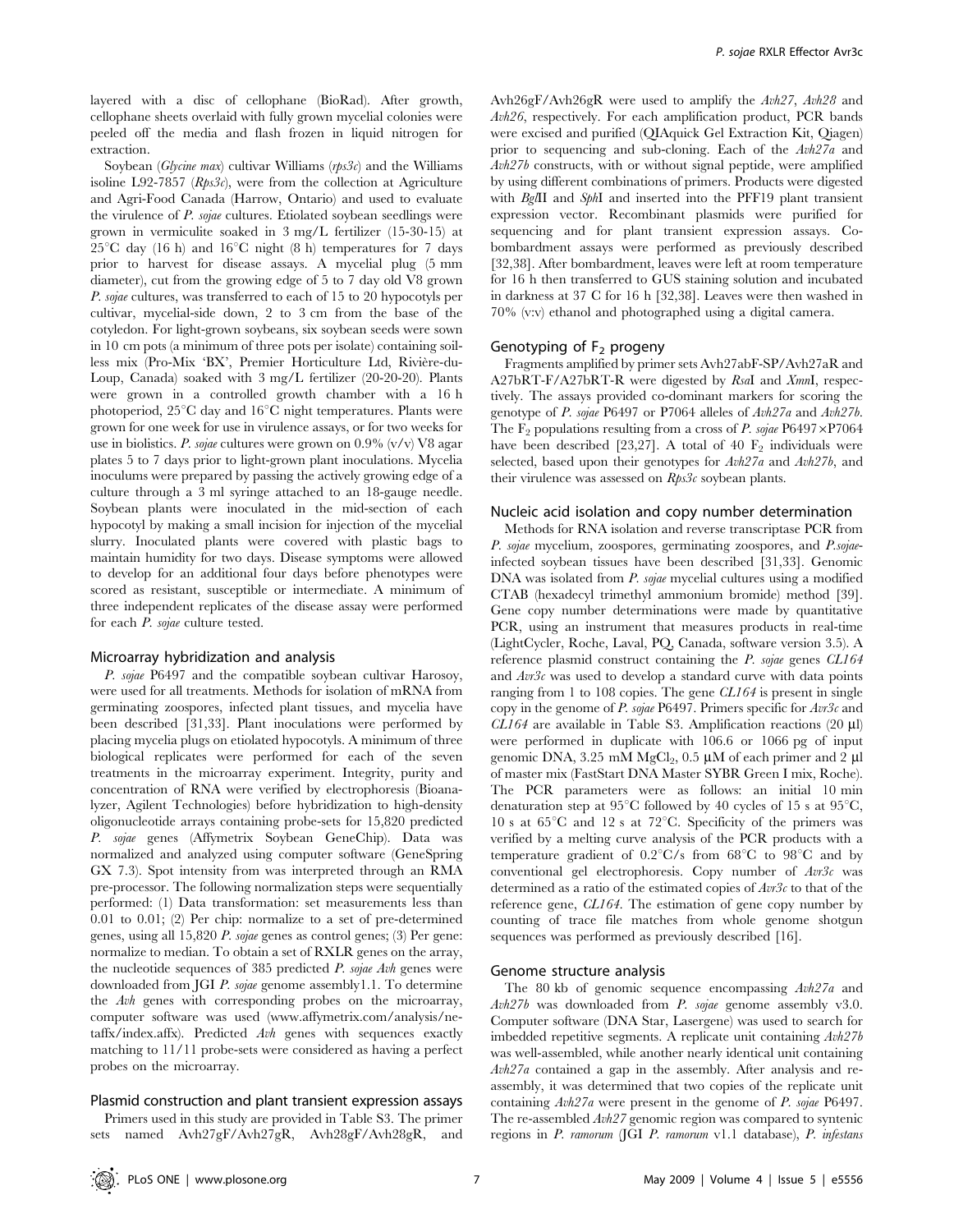(Broad Institute, *Phytophthora* Database) and *Hyaloperonospora* arabidopsis (VBI microbial database, H. arabidopsis assembly v3.0).

#### Data Deposition

The sequence data for the  $Avr3c$  alleles have been deposited to NCBI GenBank under the accession numbers: FJ705360, FJ705361, FJ705362 and FJ705363. Microarray expression data has been deposited to NCBI-GEO, series GSE15100.

#### Supporting Information

**Figure S1** Conservation and interruption of synteny of the  $Av3c$ region in P. sojae, P. ramorum, P. infestans, and Hyaloperonospora arabidopsis. (A) Comparison of the  $Avr3c$  region in four different oomycete species. Colored block arrows indicate the position and transcriptional orientation of putative open reading frames (ORF). Orthologous genes, indicating conservation of synteny, are linked by dashed lines. Paralogous genes are shown in the same color. The RXLR effector genes  $Avr3c$  and  $Avh27b$  are shown in red. Found at: doi:10.1371/journal.pone.0005556.s001 (0.38 MB TIF)

Table S1 Predicted Open Reading Frames (ORF) in the 33.7 kb replicate unit.

#### References

- 1. Flor HH (1971) Current status of the gene-for-gene concept. Annu Rev Phytopathol 9: 275–296.
- 2. Chisholm S-T, Coaker G, Day B, Staskawicz B-J (2006) Host-microbe interactions: Shaping the evolution of the plant immune response. Cell 124: 803–814.
- 3. Jones JD, Dangl JL (2006) The plant immune system. Nature 444: 323–329.
- 4. Kamoun S (2007) Groovy times: filamentous pathogen effectors revealed. Curr Opin Plant Biol 10: 358–365.
- 5. Block A, Li G, Fu ZQ, Alfano JR (2008) Phytopathogen type III effector weaponry and their plant targets. Curr Opin Plant Biol 11: 396–403.
- 6. Shan WX, Cao M, Dan LU, Tyler BM (2004) The Avr1b locus of Phytophthora sojae encodes an elicitor and a regulator required for avirulence on soybean plants carrying resistance gene Rps1b. Molecular Plant-Microbe Interactions 17: 394–403.
- 7. Allen RL, Bittner-Eddy PD, Grenville-Briggs LJ, Meitz JC, Rehmany AP, et al. (2004) Host-parasite coevolutionary conflict between Arabidopsis and downy mildew. Science 306: 1957–1960.
- 8. Rehmany AP, Gordon A, Rose LE, Allen RL, Armstrong MR, et al. (2005) Differential recognition of highly divergent downy mildew avirulence gene alleles by RPP1 resistance genes from two Arabidopsis lines. Plant Cell 17: 1839–1850.
- 9. Armstrong MR, Whisson SC, Pritchard L, Bos JIB, Venter E, et al. (2005) An ancestral oomycete locus contains late blight avirulence gene Avr3a, encoding a protein that is recognized in the host cytoplasm. Proceedings of the National Academy of Sciences of the United States of America 102: 7766–7771.
- 10. Tyler BM, Tripathy S, Zhang XM, Dehal P, Jiang RHY, et al. (2006) Phytophthora genome sequences uncover evolutionary origins and mechanisms of pathogenesis. Science 313: 1261–1266.
- 11. Govers F, Gijzen M (2006) Phytophthora genomics: The plant destroyers' genome decoded. Molecular Plant-Microbe Interactions 19: 1295–1301.
- 12. Whisson SC, Boevink PC, Moleleki L, Avrova AO, Morales JG, et al. (2007) A translocation signal for delivery of oomycete effector proteins into host plant cells. Nature 450: 115–118.
- 13. Dou DL, Kale SD, Wang X, Jiang RHY, Bruce NA, et al. (2008) RXLRmediated entry of Phytophthora sojae effector Avr1b into soybean cells does not require pathogen-encoded machinery. Plant Cell 20: 1930–1947.
- 14. Jiang RHY, Tripathy S, Govers F, Tyler BM (2008) RXLR effector reservoir in two Phytophthora species is dominated by a single rapidly evolving superfamily with more than 700 members. Proceedings of the National Academy of Sciences of the United States of America 105: 4874–4879.
- 15. Win J, Morgan W, Bos J, Krasileva KV, Cano LM, et al. (2007) Adaptive evolution has targeted the C-terminal domain of the RXLR effectors of plant pathogenic oomycetes. Plant Cell 19: 2349–2369.
- 16. Qutob D, Tedman-Jones J, Dong S, Kuflu K, Pham H, et al. (2009) Copy number variation and transcriptional polymorphisms of Phytophthora sojae RXLR effector genes Avr1a and Avr3a. PLoS ONE 4: e5066.
- 17. van Poppel P, Guo J, de Vondervoort P, Jung MWM, Birch PRJ, et al. (2008) The Phytophthora infestans avirulence gene Avr4 encodes an RXLR- dEER effector. Molecular Plant-Microbe Interactions 21: 1460–1470.
- 18. Vleeshouwers VG, Rietman H, Krenek P, Champouret N, Young C, et al. (2008) Effector genomics accelerates discovery and functional profiling of potato disease resistance and Phytophthora infestans avirulence genes. PLoS ONE 3: e2875.

Found at: doi:10.1371/journal.pone.0005556.s002 (0.05 MB DOC)

Table S2 List of *Phytophthora sojae* strains used in this study

Found at: doi:10.1371/journal.pone.0005556.s003 (0.06 MB DOC)

Table S3 List of primers and probes used in this study of the P. sojae Avr3c locus

Found at: doi:10.1371/journal.pone.0005556.s004 (0.07 MB DOC)

#### Acknowledgments

We thank Aldona Gaidauskas-Scott for laboratory technical support and David Carter (London Regional Genomics Centre) for assistance with the microarray hybridizations.

## Author Contributions

Conceived and designed the experiments: SD DQ MG. Performed the experiments: SD DQ JTJ KK. Analyzed the data: SD MG. Contributed reagents/materials/analysis tools: YW BMT. Wrote the paper: SD MG.

- 19. Gao H, Bhattacharyya MK (2008) The soybean-Phytophthora resistance locus Rps1-k encompasses coiled coil-nucleotide binding-leucine rich repeat-like genes and repetitive sequences. BMC Plant Biol 8: 29.
- 20. Whisson SC, Basnayake S, Maclean DJ, Irwin JA, Drenth A (2004) Phytophthora sojae avirulence genes Avr4 and Avr6 are located in a 24 kb, recombination-rich region of genomic DNA. Fungal Genet Biol 41: 62–74.
- 21. Dou D, Kale SD, Wang X, Chen Y, Wang Q, et al. (2008) Conserved Cterminal motifs required for avirulence and suppression of cell death by Phytophthora sojae effector Avr1b. Plant Cell 20: 1118–1133.
- 22. May KJ, Whisson SC, Zwart RS, Searle IR, Irwin JA, et al. (2002) Inheritance and mapping of 11 avirulence genes in Phytophthora sojae. Fungal Genet Biol 37:  $1 - 12$
- 23. MacGregor T, Bhattacharyya M, Tyler B, Bhat R, Schmitthenner AF, et al. (2002) Genetic and physical mapping of Avr1a in Phytophthora sojae. Genetics 160: 949–959.
- 24. Jiang RHY, Weide R, de Vondervoort P, Govers F (2006) Amplification generates modular diversity at an avirulence locus in the pathogen Phytophthora. Genome Research 16: 827–840.
- 25. Qutob D, Tedman-Jones J, Gijzen M (2006) Effector-triggered immunity by the plant pathogen Phytophthora. Trends Microbiol 14: 470–473.
- 26. Tyler BM, Forster H, Coffey MD (1995) Inheritance of avirulence factors and restriction fragment length polymorphism markers in outcrosses of the oomycete Phytophthora sojae. Molecular Plant Microbe Interaction 8: 515–523.
- 27. Gijzen M, Forster H, Coffey MD, Tyler B (1996) Cosegregation of  $Avr4$  and  $Avr6$ in Phytophthora sojae. Canadian Journal of Botany 74: 800–802.
- 28. Whisson SC, Drenth A, Maclean DJ, Irwin JA (1994) Evidence for outcrossing in Phytophthora sojae and linkage of a DNA marker to two avirulence genes. Curr Genet 27: 77–82.
- 29. van der Lee T, Robold A, Testa A, van 't Klooster JW, Govers F (2001) Mapping of avirulence genes in Phytophthora infestans with amplified fragment length polymorphism markers selected by bulked segregant analysis. Genetics 157: 949–956.
- 30. Bos JIB, Kanneganti TD, Young C, Cakir C, Huitema E, et al. (2006) The Cterminal half of Phytophthora infestans RXLR effector AVR3a is sufficient to trigger R3a-mediated hypersensitivity and suppress INF1-induced cell death in Nicotiana benthamiana. Plant Journal 48: 165–176.
- 31. Qutob D, Hraber PT, Sobral BWS, Gijzen M (2000) Comparative analysis of expressed sequences in Phytophthora sojae. Plant Physiology 123: 243–253.
- 32. Qutob D, Kamoun S, Gijzen M (2002) Expression of a Phytophthora sojae necrosisinducing protein occurs during transition from biotrophy to necrotrophy. Plant Journal 32: 361–373.
- 33. Moy P, Qutob D, Chapman BP, Atkinson I, Gijzen M (2004) Patterns of gene expression upon infection of soybean plants by Phytophthora sojae. Molecular Plant-Microbe Interactions 17: 1051–1062.
- 34. Torto-Alalibo TA, Tripathy S, Smith BM, Arredondo FD, Zhou LC, et al. (2007) Expressed sequence tags from Phytophthora sojae reveal genes specific to development and infection. Molecular Plant-Microbe Interactions 20: 781– 793.
- 35. Meyers BC, Kozik A, Griego A, Kuang H, Michelmore RW (2003) Genomewide analysis of NBS-LRR-encoding genes in Arabidopsis. Plant Cell 15: 809–834.